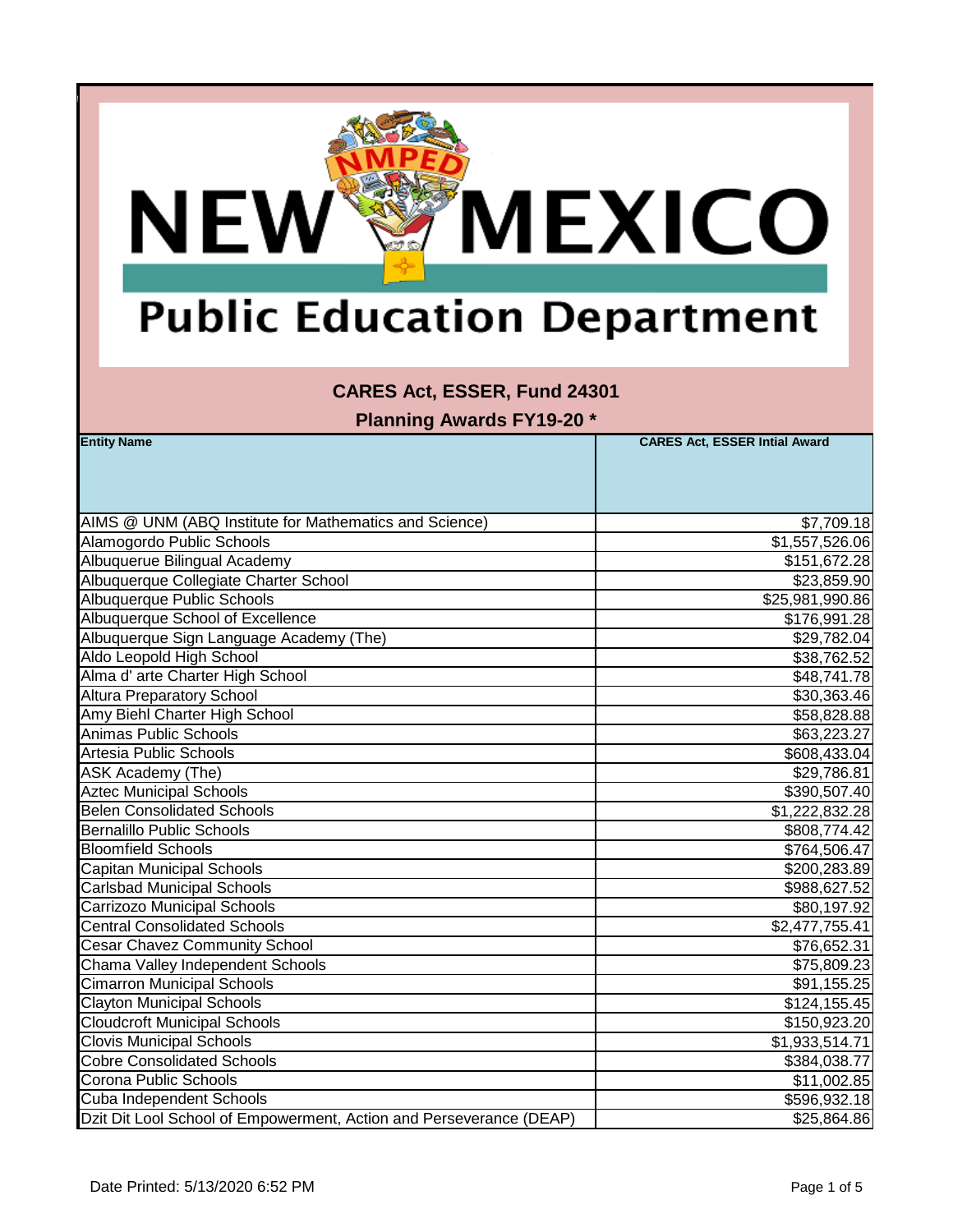

#### **CARES Act, ESSER, Fund 24301**

| <b>Entity Name</b>                                   | <b>CARES Act, ESSER Intial Award</b> |
|------------------------------------------------------|--------------------------------------|
|                                                      |                                      |
|                                                      |                                      |
|                                                      |                                      |
| <b>Deming Public Schools</b>                         | \$2,492,794.20                       |
| <b>Des Moines Municipal Schools</b>                  | \$30,452.48                          |
| <b>Dexter Consolidated Schools</b>                   | \$180,009.46                         |
| <b>Dora Consolidated Schools</b>                     | \$26,706.61                          |
| <b>Dulce Independent Schools</b>                     | \$242,202.55                         |
| <b>Elida Municipal Schools</b>                       | \$10,062.04                          |
| Española Public Schools                              | \$1,442,671.34                       |
| <b>Estancia Municipal Schools</b>                    | \$155,378.63                         |
| <b>Estancia Valley Classical Academy</b>             | \$63,594.40                          |
| <b>Eunice Public Schools</b>                         | \$172,254.62                         |
| <b>Explore Academy</b>                               | \$48,621.14                          |
| <b>Farmington Municipal Schools</b>                  | \$2,218,994.19                       |
| <b>Floyd Municipal Schools</b>                       | \$29,282.08                          |
| Fort Sumner Municipal Schools                        | \$86,563.49                          |
| Gadsden Independent Schools                          | \$7,823,498.77                       |
| <b>Gallup-McKinley County Schools</b>                | \$7,094,179.97                       |
| <b>Grady Municipal Schools</b>                       | \$9,779.32                           |
| <b>Grants/Cibola County Schools</b>                  | \$1,640,532.60                       |
| <b>Hagerman Municipal Schools</b>                    | \$107,937.62                         |
| <b>Hatch Valley Public Schools</b>                   | \$655,882.85                         |
| <b>Hobbs Municipal Schools</b>                       | \$2,300,255.13                       |
| Hondo Valley Public Schools                          | \$38,657.56                          |
| Horizon Academy West                                 | \$112,341.19                         |
| Hózhó Academy                                        | \$105,932.41                         |
| J. Paul Taylor Academy                               | \$34,425.07                          |
| <b>Jal Public Schools</b>                            | \$37,185.53                          |
| Jemez Mountain Public Schools                        | \$149,448.64                         |
| Jemez Valley Public Schools                          | \$128,443.67                         |
| La Academia Dolores Huerta                           | \$47,873.70                          |
| La Tierra Montessori School of the Arts and Sciences | \$31,223.23                          |
| Lake Arthur Municipal Schools                        | \$30,271.01                          |
| Las Cruces Public Schools                            | \$7,386,047.61                       |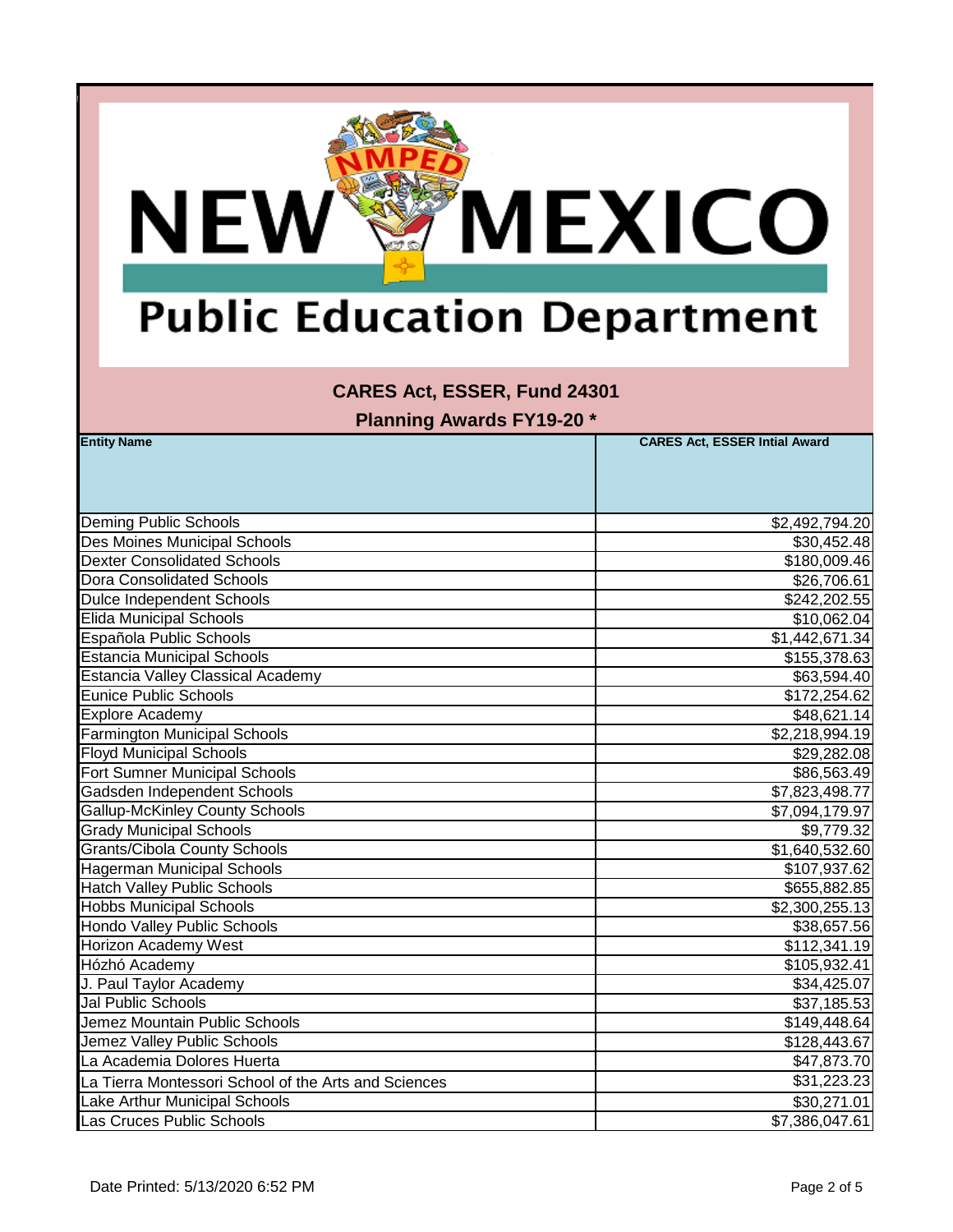

#### **CARES Act, ESSER, Fund 24301**

| <b>Entity Name</b>                                   | <b>CARES Act, ESSER Intial Award</b> |
|------------------------------------------------------|--------------------------------------|
|                                                      |                                      |
|                                                      |                                      |
|                                                      |                                      |
| Las Montañas Charter School                          | \$69,930.15                          |
| Las Vegas City Public Schools                        | \$488,494.87                         |
| <b>Logan Municipal Schools</b>                       | \$28,718.85                          |
| Lordsburg Municipal Schools                          | \$206,125.51                         |
| Los Alamos Public Schools                            | \$43,413.70                          |
| Los Lunas Public Schools                             | \$1,584,710.43                       |
| <b>Loving Municipal Schools</b>                      | \$76,278.86                          |
| <b>Lovington Municipal Schools</b>                   | \$600,994.12                         |
| Magdalena Municipal Schools                          | \$233,681.70                         |
| MASTERS Program (The)                                | \$0.00                               |
| <b>Maxwell Municipal Schools</b>                     | \$24,033.76                          |
| <b>McCurdy Charter School</b>                        | \$131,154.26                         |
| Media Arts Collaborative Charter School (MACCS)      | \$61,780.04                          |
| <b>Melrose Municipal Schools</b>                     | \$32,599.97                          |
| <b>Mesa Vista Consolidated Schools</b>               | \$108,745.77                         |
| Middle College High                                  | \$22,293.45                          |
| Mission Achievement and Success (MAS) Charter School | \$433,129.22                         |
| Monte del Sol Charter School                         | \$55,129.96                          |
| Montessori Elementary School (The)                   | \$32,759.96                          |
| Mora Independent Schools                             | \$108,487.70                         |
| Moriarty-Edgewood School District                    | \$546,646.06                         |
| <b>Mountainair Public Schools</b>                    | \$164,466.45                         |
| New America School of Las Cruces                     | \$45,051.91                          |
| <b>New Mexico Connections Academy</b>                | \$276,432.09                         |
| New Mexico School for the Arts                       | \$15,325.51                          |
| North Valley Academy                                 | \$137,738.94                         |
| Pecos Independent School District                    | \$156,465.71                         |
| Peñasco Independent Schools                          | \$160,736.49                         |
| Pojoaque Valley Public Schools                       | \$310,816.32                         |
| <b>Portales Municipal Schools</b>                    | \$900,187.32                         |
| Quemado Independent Schools                          | \$129,311.67                         |
| Questa Independent Schools                           | \$142,902.21                         |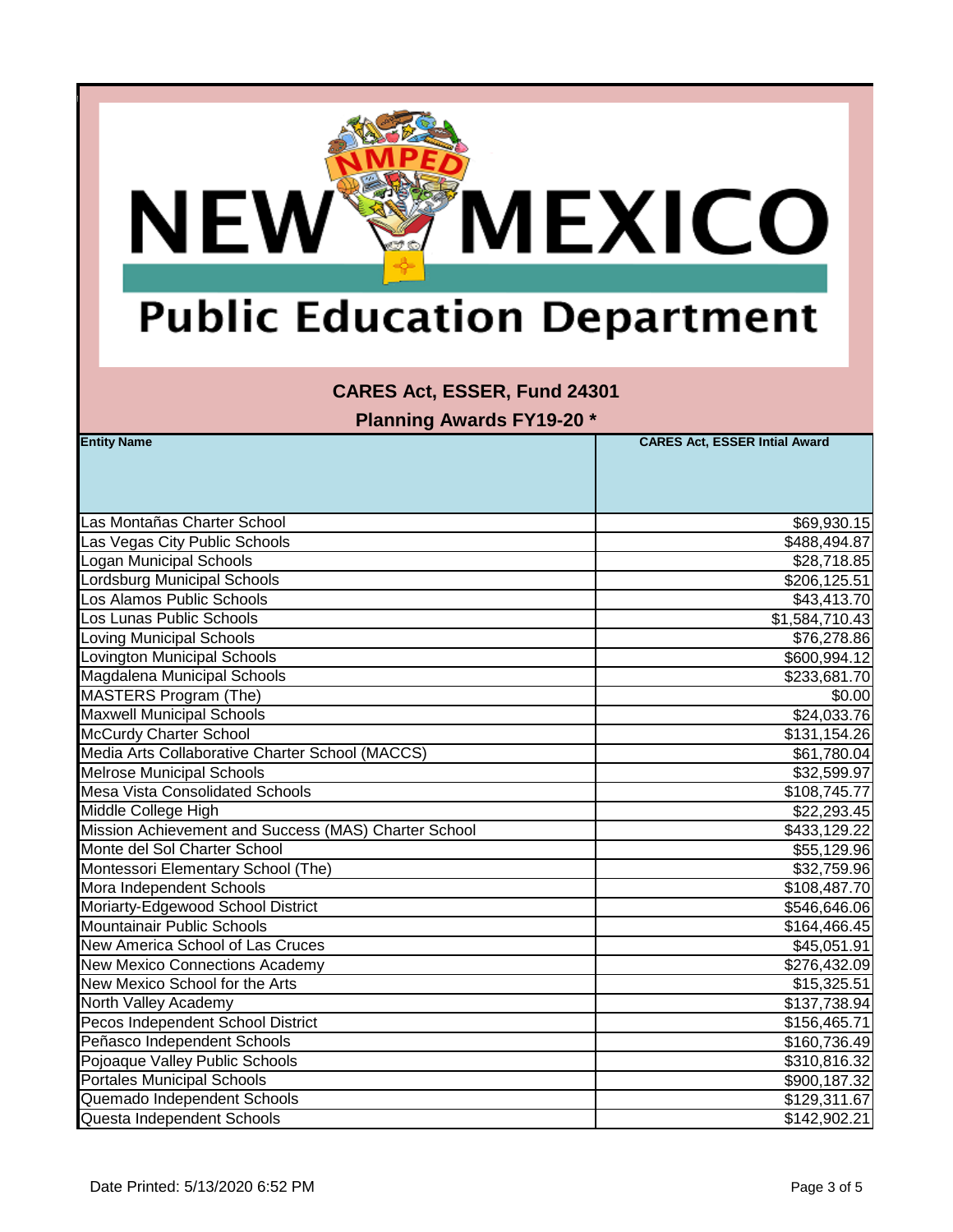

#### **CARES Act, ESSER, Fund 24301**

| <b>Entity Name</b>                                             | <b>CARES Act, ESSER Intial Award</b> |
|----------------------------------------------------------------|--------------------------------------|
|                                                                |                                      |
|                                                                |                                      |
|                                                                |                                      |
| Raices del Saber Xinachtli Community School                    | \$10,772.68                          |
| <b>Raton Public Schools</b>                                    | \$267,412.30                         |
| Red River Valley Charter School                                | \$38,333.50                          |
| Reserve Independent Schools                                    | \$64,569.85                          |
| Rio Rancho Public Schools                                      | \$1,873,753.41                       |
| Roots and Wings Community School                               | \$17,505.73                          |
| <b>Roswell Independent Schools</b>                             | \$2,962,971.60                       |
| <b>Roy Municipal Schools</b>                                   | \$1,089.72                           |
| Ruidoso Municipal Schools                                      | \$459,425.10                         |
| San Jon Municipal Schools                                      | \$27,966.88                          |
| Sandoval Academy of Bilingual Education (SABE)                 | \$31,162.49                          |
| Santa Fe Public Schools                                        | \$2,684,544.68                       |
| Santa Rosa Consolidated Schools                                | \$177,483.66                         |
| School of Dreams Academy (SODA)                                | \$98,189.89                          |
| <b>Silver Consolidated School District</b>                     | \$810,328.21                         |
| Six Directions Indigenous Charter School                       | \$27,116.65                          |
| <b>Socorro Consolidated Schools</b>                            | \$801,754.30                         |
| Solare Collegiate Charter School                               | \$42,871.38                          |
| South Valley Preparatory School                                | \$57,759.61                          |
| Southwest Preparatory Learning Center                          | \$45,186.29                          |
| Southwest Secondary Learning Center                            | \$38,482.33                          |
| <b>Springer Municipal Schools</b>                              | \$58,615.32                          |
| Southwest Aeronautics, Mathematics, and Science Academy (SAMS) | \$41,804.14                          |
| <b>Taos Municipal Schools</b>                                  | \$997,543.60                         |
| Taos Academy Charter School                                    | \$43,434.76                          |
| Taos Integrated School of the Arts                             | \$54,560.13                          |
| <b>Taos International Charter School</b>                       | \$71,804.41                          |
| <b>Tatum Municipal Schools</b>                                 | \$56,710.94                          |
| <b>Texico Municipal Schools</b>                                | \$136,697.19                         |
| <b>GREAT Academy (The)</b>                                     | \$38,706.88                          |
| Tierra Adentro: The NM School of Academics, Art and Artesania  | \$78,595.07                          |
| Tierra Encantada Charter School                                | \$59,506.62                          |